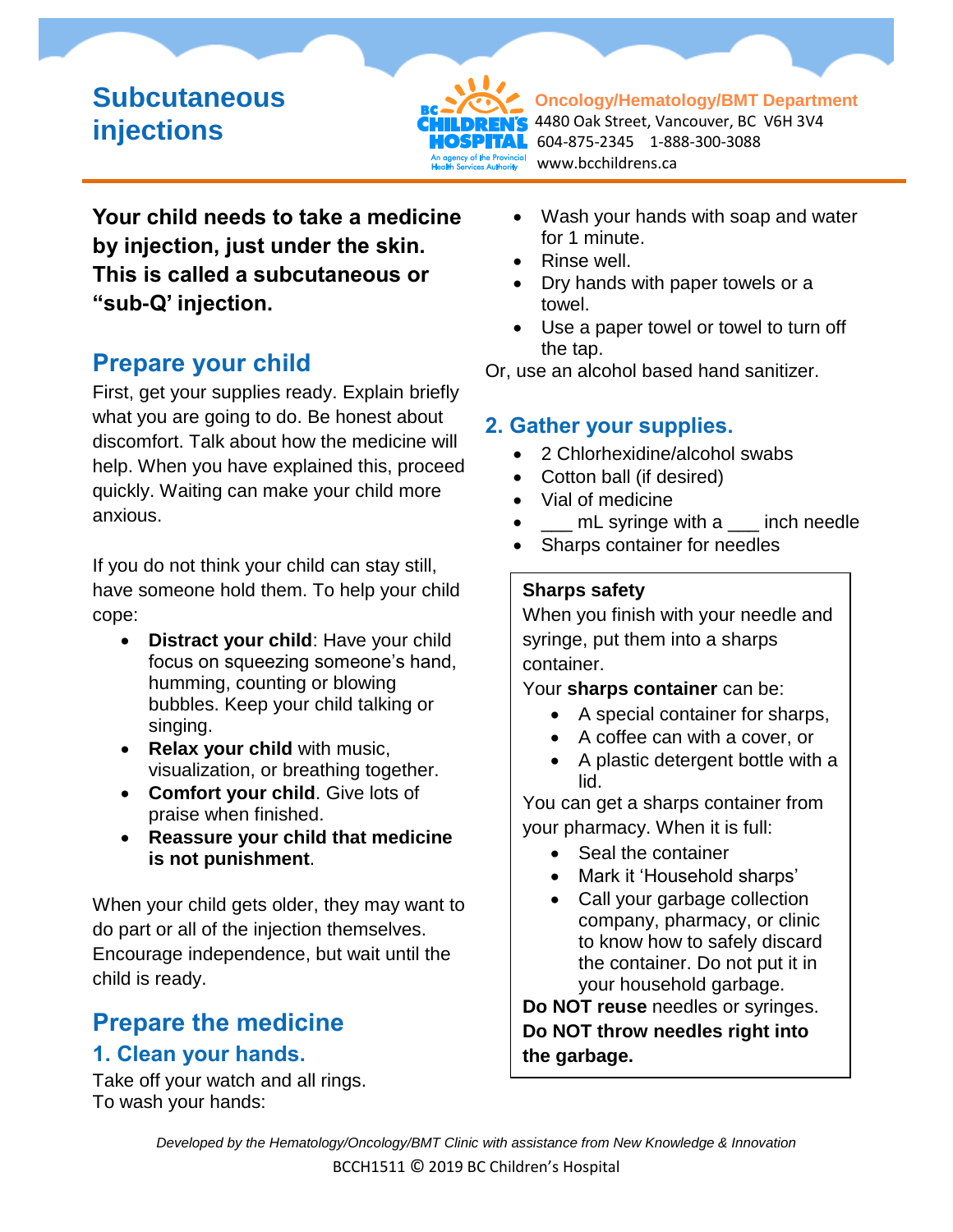#### **3. Check your vial.**

Check the date. If the medicine has expired, use a new vial.

Check the medicine. If it has changed colour, or has flakes or lumps, discard it. Use a new vial.

### **3. Get the medicine ready.**

If the vial is cold, warm it by holding it in your hand. Or, let it stand at room temperature for one hour.



If you need to mix the medicine, roll the vial in your hands. Do not shake the vial.

### **5. Snap off the plastic cover.**

If this is the first time you are using the vial, snap off the cover. Do not remove the stopper.

**6. Scrub the stopper with a chlorhexidine/alcohol swab.**

Let it dry.

### **7. Get the syringe ready.**

Pull the plunger back to the line that marks the dose you need to give. This will bring air into the syringe.

## **8. Put the correct dose of medicine into the syringe. To do this:**

- Carefully remove the needle cover. Do not touch the needle.
- Put the needle through the stopper and push the air into the vial.





 Pull back on the plunger and let the medicine flow into the syringe until it reaches the amount to be given.

### **9. Check the syringe for air bubbles.**

Air bubbles will not hurt your child. But, large air bubbles with reduce the dose your child receives.

To remove air bubbles, keep the syringe needle in the vial, and:

- Gently push the medicine back into the vial. Measure the dose again. Or,
- Tap the syringe to make the bubble rise to the top. Hold your syringe and vial tightly so the needle will not bend. Squirt the bubble into the vial. Measure the dose again.

## **10. Remove the needle from the vial.**

If you must put the syringe down, put the needle cover on first. Do not let the needle touch anything.

*Developed by the Hematology/Oncology/BMT Clinic with assistance from New Knowledge & Innovation* BCCH1511 © 2019 BC Children's Hospital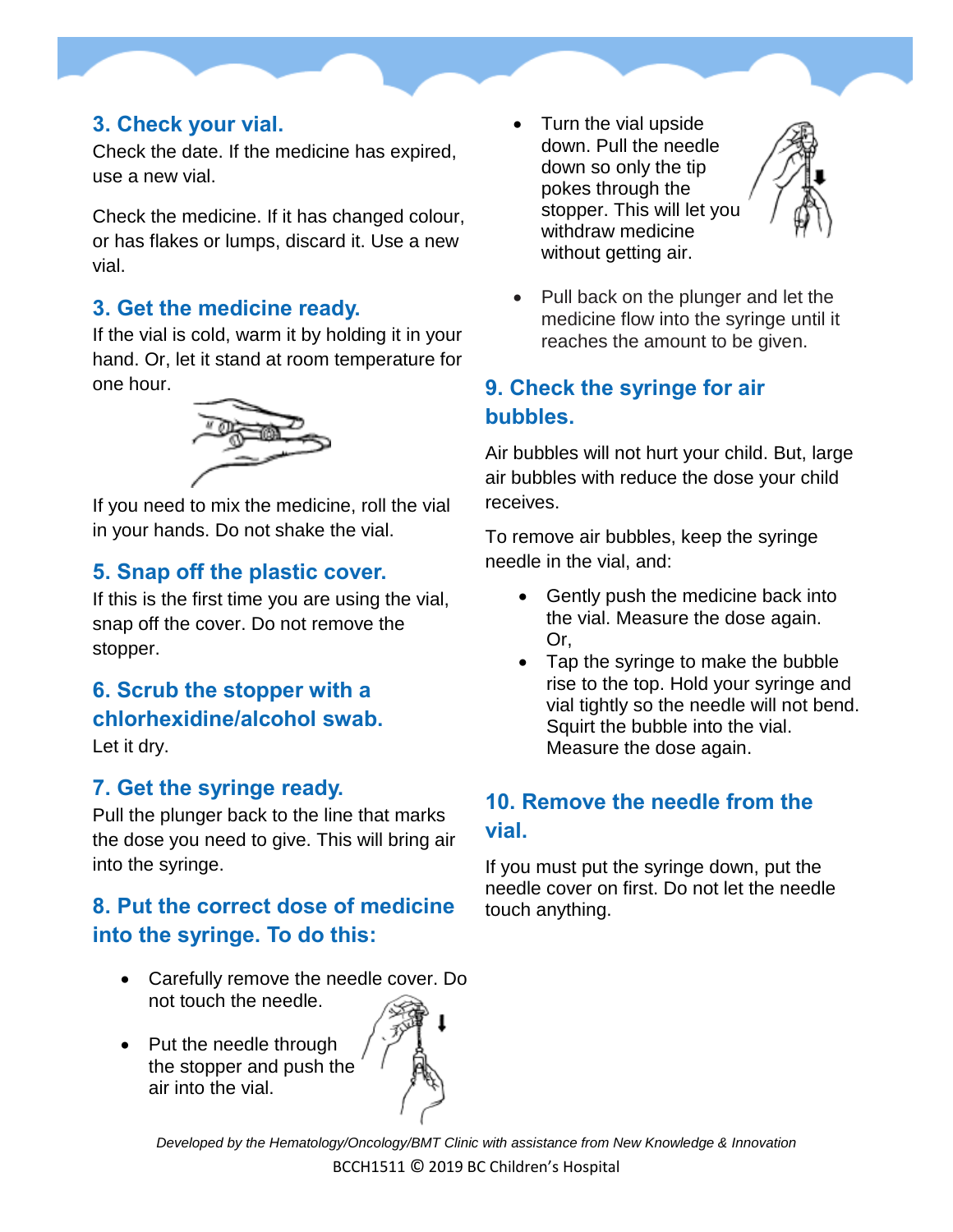## **Give the injection 1. Pick a site to give the injection.**

If your child gets injections often, pick a different injection site each time.

By switching injection sites, you:

- Give tissue time to heal
- Prevent lumps and scar tissue
- Help the medicine absorb evenly.



Choose from these sites. You do not need to use them all. Use injection sites that are one hand's width away from any joint.

#### **2. Have your child lie or sit down.**

Remove clothing from the injection site.

### **3. Clean the injection site with a chlorhexidine/alcohol swab.**

Move the wipe in a circle for 15-30 seconds. Let the site dry.

#### **4. Take off the needle cover.**

Hold the syringe like a dart.

### **5. With your other hand, pinch a large area of the skin you cleaned**.

### **6. Quickly insert the needle into the pinched skin.**

Use the angle checked below. Push the plunger slowly until the syringe is empty.



As your child gets older, the needle angle may change. Ask your child's doctor or nurse about this.

### **7. With the needle in, let go of the pinched-up skin.**

Wait a few seconds. This keeps the medicine from leaking out.

## **8. Keep the needle at the same angle, and quickly pull it out.**

Gently cover the injection site for 5 seconds with a cotton ball or clean tissue. Do not rub or push the skin.

## **Staying safe**

- **Most medicines have side effects.** Learn the side effects of your child's medicine, and what to do if they occur.
- **Some medicines can affect the way that other medicine works**. Talk to your doctor or nurse before starting any new medicines, including over the counter medicines and natural medicines.